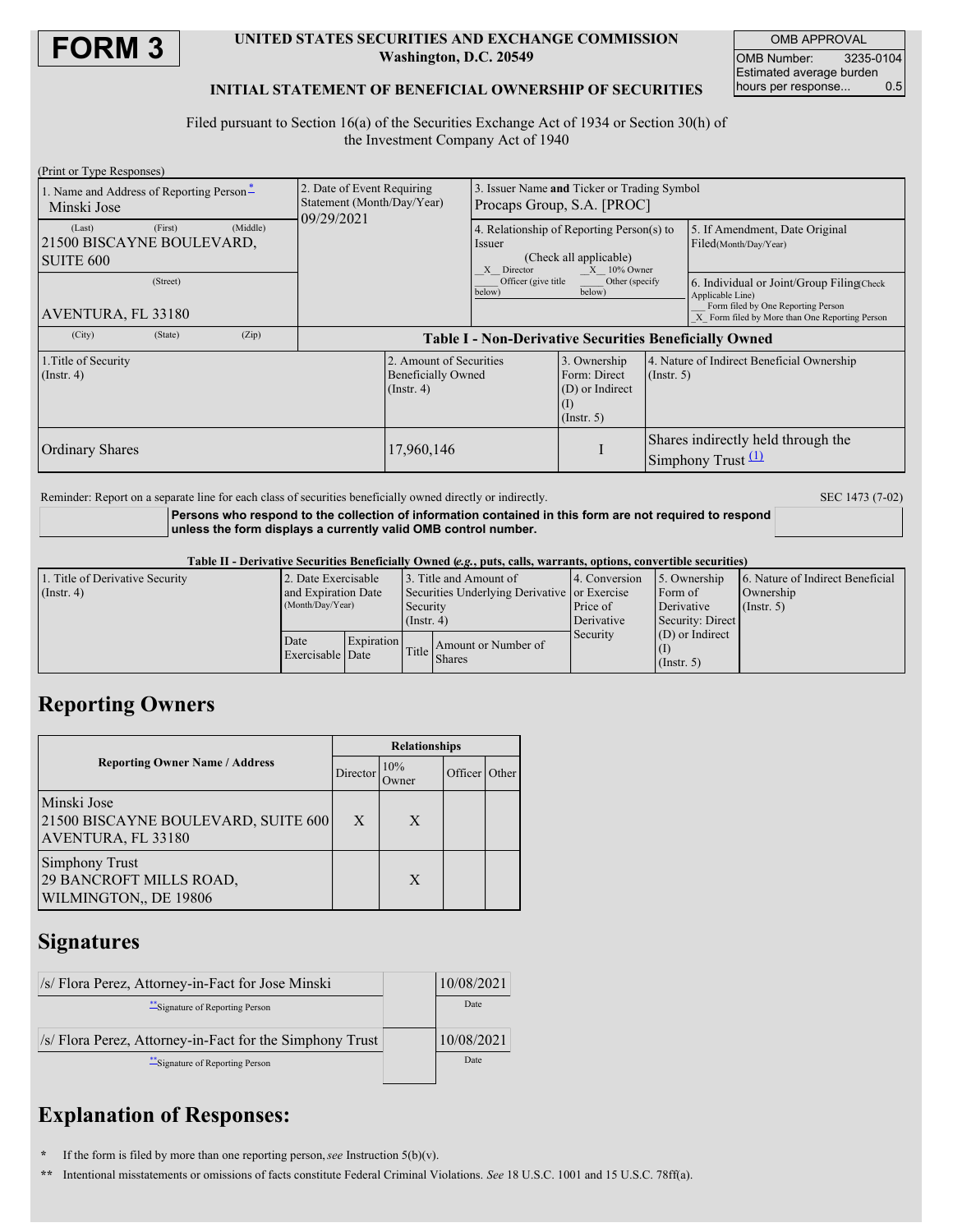**( 1)** pursuant to the terms of that certain Transaction Support Agreement, dated as of March 31, 2021 by and between Crynssen Pharma Group Limited, Procaps Group, S.A., Represents shares held by the Simphony Trust, which holds shares for Mr. Jose Minski as beneficiary. Includes 2,794,372 Ordinary Shares held in escrow subject to release

## Union Acquisition Corp. II and those other persons and entities signatories thereto.

### **Remarks:**

See Exhibit 24.1 - Power of Attorney by Jose Minski See Exhibit 24.2 - Power of Attorney by the Simphony Trust

Note: File three copies of this Form, one of which must be manually signed. If space is insufficient, *See* Instruction 6 for procedure.

Potential persons who are to respond to the collection of information contained in this form are not required to respond unless the form displays a currently valid OMB number.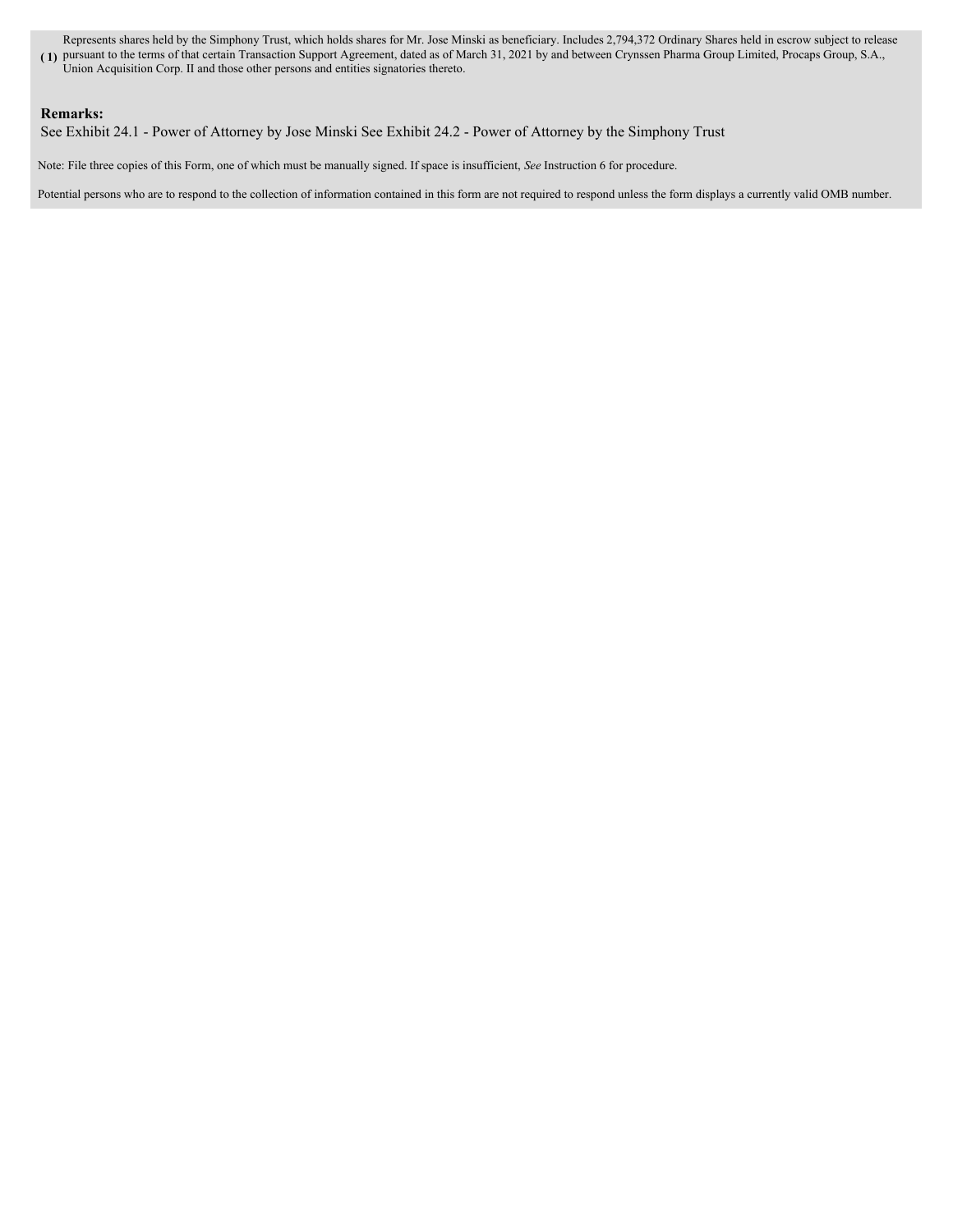### **POWER OF ATTORNEY**

**KNOW ALL BY THESE PRESENTS**, that the undersigned hereby constitutes and appoints each and any of Alan I. Annex, Flora Perez, Antonio Peña, Arnaldo C. Rego Jr., and Valentín I. Arenas, its true and lawful attorney-in-fact and agent, with full power of substitution and re-substitution, for it and in its name, place and stead, in any and all capacities (until revoked in writing) to:

- 1. Sign any and all instruments, certificates and documents appropriate or required to be executed on behalf of the undersigned pursuant to Sections 13 and 16 of the Securities Exchange Act of 1934, as amended (the "Exchange Act"), and any and all regulations promulgated thereunder (including, without limitation, any Joint Filing Agreement with respect thereto), and to file the same, with all exhibits thereto, and any other documents in connection therewith, with the Securities and Exchange Commission (the "SEC"), and with any other entity when and if such is mandated by the Exchange Act or by the Bylaws of the Financial Industry Regulatory Authority;
- 2. prepare, execute, acknowledge, deliver and file a Form ID (including any amendments or authentications thereto) with respect to obtaining EDGAR codes, with the SEC;
- 3. seek or obtain, as the representative of the undersigned and on behalf of the undersigned, information on transactions in the securities of Union Acquisition Corp. II, from any third party, including brokers, employee benefit plan administrators and trustees, and the undersigned hereby authorizes any such person to release any such information to such attorneys-in-fact and the undersigned approves and ratifies any such release of information; and
- 4. perform any and all other acts which in the discretion of such attorneys-in-fact are necessary or desirable for and on behalf of the undersigned in connection with the foregoing.

The undersigned acknowledges that:

- 1. this Power of Attorney authorizes, but does not require, such attorneys-in-fact to act in their discretion on information provided to such attorneys-in-fact without independent verification of such information;
- 2. any documents prepared and/or executed by such attorneys-in-fact on behalf of any of the undersigned pursuant to this Power of Attorney will be in such form and will contain such information and disclosure as such attorney-in-fact, in his or her discretion, deems necessary or desirable;
- 3. neither Union Acquisition Corp. II nor such attorneys-in-fact assumes (a) any liability for responsibility to comply with the requirements of the Exchange Act for any of the undersigned, (b) any liability for any failure to comply with such requirements for any of the undersigned, or (c) any obligation or liability for profit disgorgement under Section 16(b) of the Exchange Act for any of the undersigned; and
- 4. this Power of Attorney does not relieve any of the undersigned from responsibility for compliance with the undersigned's obligations under the Exchange Act, including without limitation the reporting requirements under Sections 13 and 16 of the Exchange Act.

The undersigned hereby gives and grants the foregoing attorneys-in-fact full power and authority to do and perform all and every act and thing whatsoever requisite, necessary or appropriate to be done in and about the foregoing matters as fully to all intents and purposes as the undersigned might or could do if present, with full power of substitution and revocation, hereby ratifying all that such attorney-in-fact, or such attorney-in-fact's substitute or substitutes, of, for and on behalf of the undersigned, shall lawfully do or cause to be done by virtue of this Power of Attorney. This Power of Attorney shall remain in full force and effect until revoked by the undersigned in a signed writing delivered to such attorneys-in-fact.

[*Signature Page Follows*]

**IN WITNESS WHEREOF**, the undersigned has caused this Power of Attorney to be executed on September 9, 2021.

Signature: /s/ Jose Minski JOSE MINSKI

[*Signature Page to Power of Attorney*]